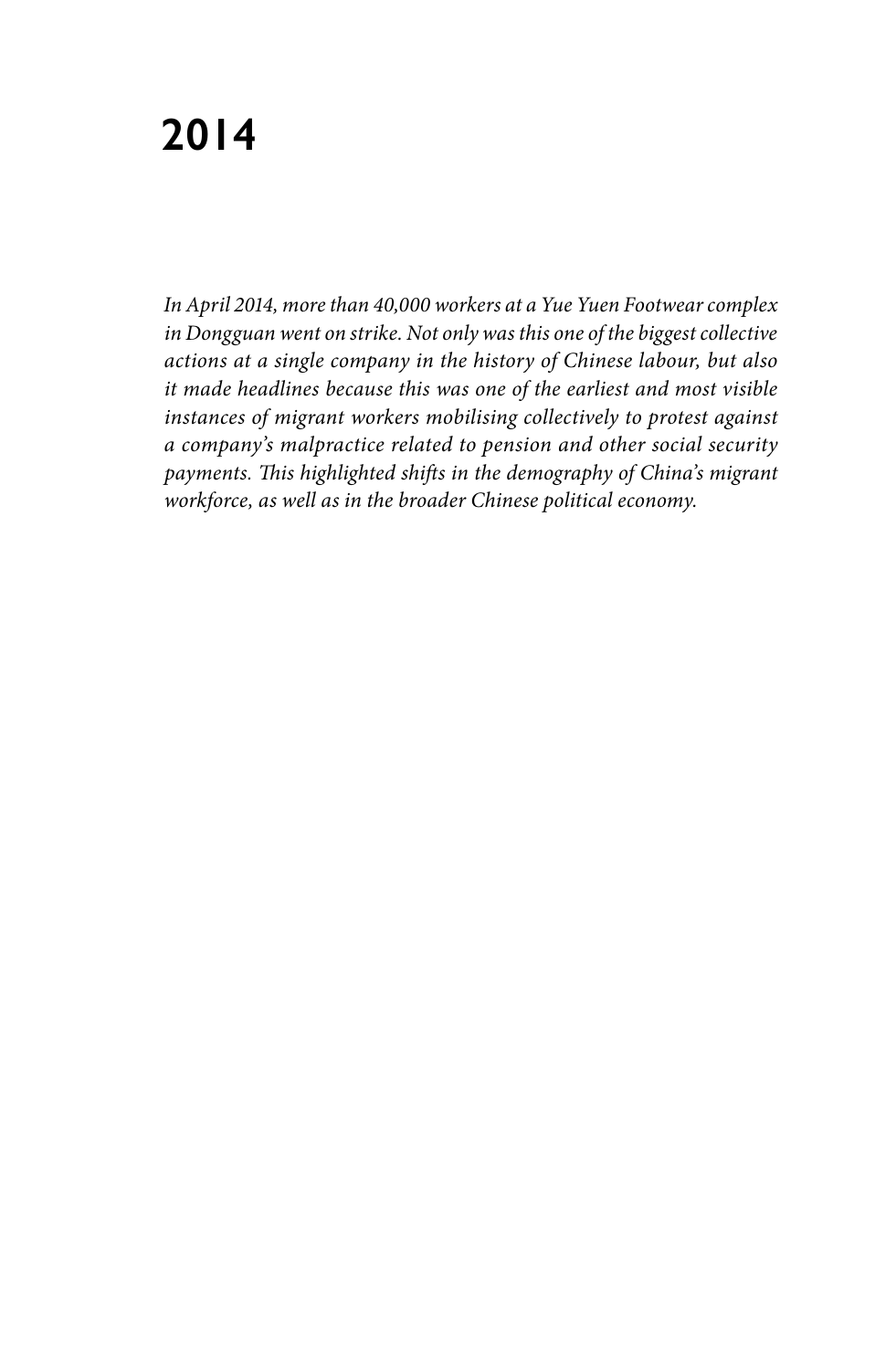# **The Yue Yuen Strike**

Marc BLFCHFR

Finally rom 14 April to 29 April 2014, 43,000 of the 60,000 workers at the Yue Yuen (YY) Footwear complex in Gaobu, Dongguan, staged the biggest strike at a single enterprise in Chinese history.<sup>1</sup> Their walkout resulted from significant changes in the political economy of global value chains, especially increased competition among oligopolistic producers (which exerted downward pressure on wages and profits) and their growing power *vis-à-vis* the brands for whom they produced (which created opportunities for workers). It brought to the fore new strata of workers—especially the first generation of middle-aged migrants to have accumulated long experience of private sector factory work under structural reforms—who focused on what, for migrants, were pressing new issues, especially, given their age, pensions (which previously had mainly concerned urban resident workers in state-owned enterprises). The strikers evinced the politics involved, bringing into sharp focus questions of collusion between the interests of capital and those of the local developmental state, while emphasising the latter's relative autonomy and its capacity to pressure individual enterprises for its own interest. Finally, though, the outburst confirmed and reproduced the ongoing hegemony of the state and capital over the Chinese working class.

## The Background

Founded in Taiwan in 1969, Yue Yuen Industrial (Holdings) Limited is the world's largest footwear producer, boasting 20 percent of global market share.<sup>2</sup> It opened its first factory in China in 1988. In 2013, its 413,000 employees turned out 313.4 million pairs of shoes, for which the company reported gross profits of US\$1.6 billion on turnover of US\$7.6 billion.3 Its customers include Nike, Adidas, Reebok, Puma, Asics, Under Armour, New Balance, and Timberland.4

But, under pressure from increasing competition both in China and globally and rising labour costs in Dongguan, the Gaobu complex had been declining economically from its glory days of the 2000s: employment shrank from a peak of 100,000 to 60,000 by 2014, and the company went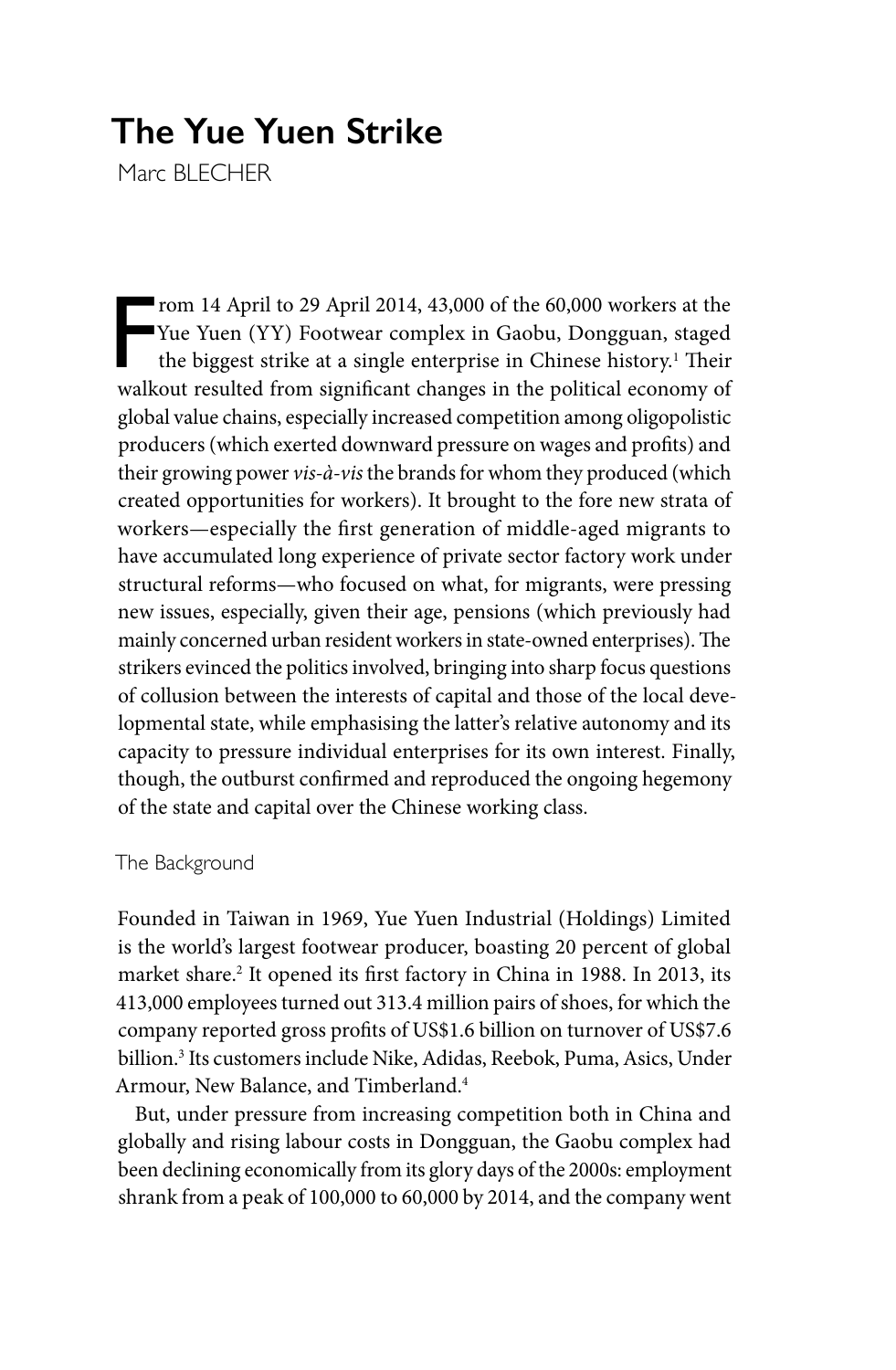from something of a model of 'corporate social responsibility' and welfare provision to paying an average wage of barely half that in Dongguan.5 As a result, YY Gaobu had experienced 'countless' small strikes since 2011.6

While YY had extended state pension contributions to all its workers in 2008, it simultaneously reduced its payments through several illegal practices, such as basing pensions on the prevailing local minimum wage instead of its workers' actual wages, listing permanent workers as temporary, failing to make its own contributions in addition to those deducted from the workers' wages, and failing to contribute to the local government housing fund for workers. Its total arrears came to between 100 and 200 million yuan (roughly US\$16 to US\$32 million). These depredations were perpetrated with the connivance of the local government.<sup>7</sup>

#### The Strike

In early 2014, line supervisors and white-collar workers began to learn about all this, and started to discuss a collective response, including mass resignation. They found their smoking gun when one managerial employee with more than two decades of seniority applied for retirement only to discover that her pension fund contained only 600 yuan.<sup>8</sup> On 5 April, workers at the #1 Sole Plant, whose workers were historically among the most timid in the YY complex, downed tools in a wildcat strike and blocked the bridge to the plant. When the police beat one worker, the strike grew to several thousand. YY managed to calm the situation by promising a resolution by 14 April. When 15 April dawned with no response, 43,000 workers from across the many plants in the complex walked out. YY then came to the negotiating table, but when, on 17 April, it offered to rectify future pension contributions while claiming that the local government would not allow the company to address the arrears, the strike went ballistic. The local government, aided by the official trade union, responded with arrests, which, within a few days, brought out poignant protests by the wives and children of the detainees. Despite the customary news blackout, social networks and word-of-mouth carried the information quickly to a YY plant in Jiangxi Province, causing a strike there. International supporters staged protests at Adidas shops on five continents. On 21 April, YY made a further announcement—this time to the Hong Kong Stock Exchange, to calm jittery investors (eventually, the strike would cost YY US\$27 million). The company agreed to start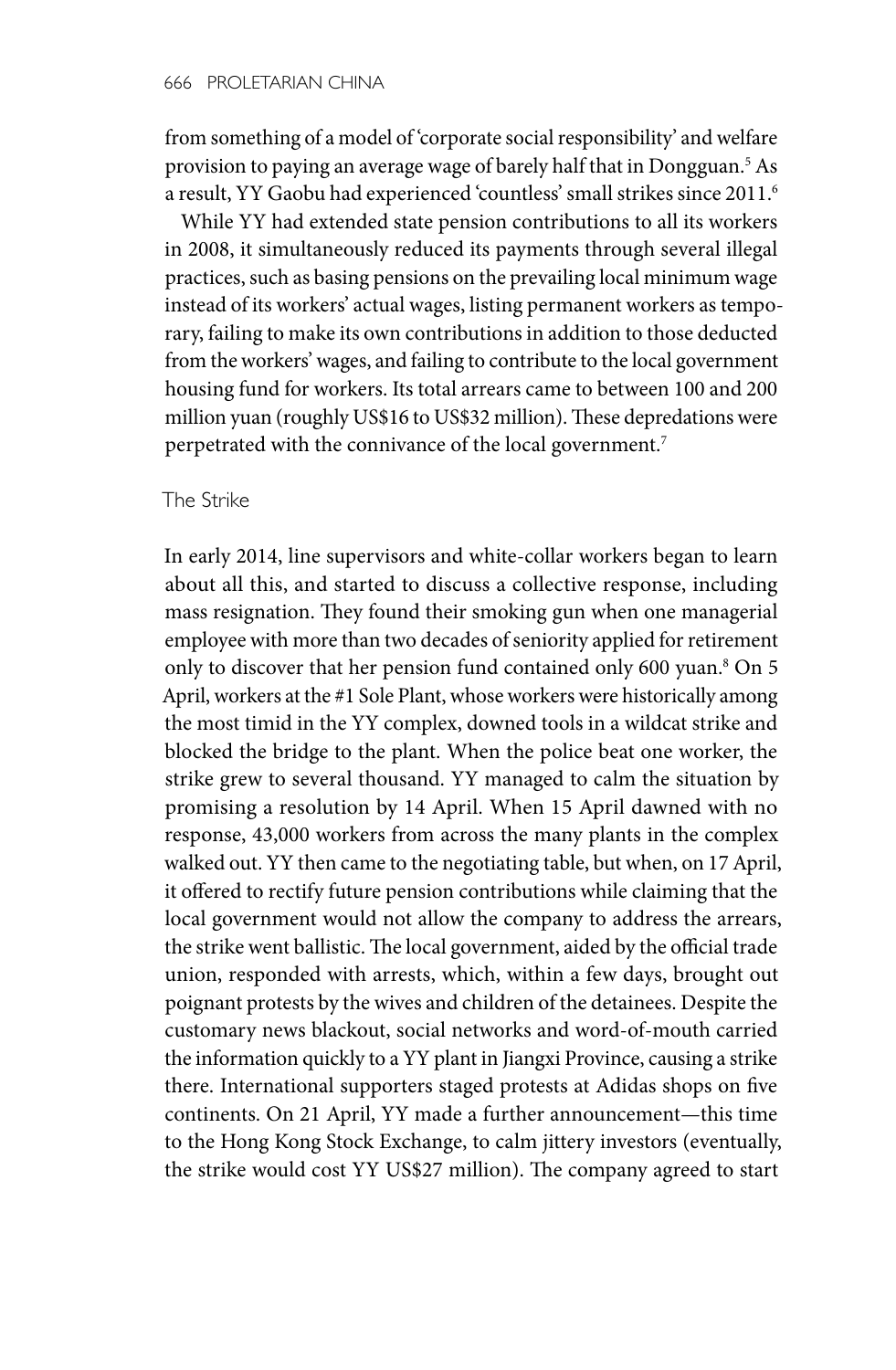making pension and housing fund payments (without specifying the salary bases, though), to add a living allowance, and to pay the pension arrears but only if the workers did so as well in a lump sum. The last point enraged the strikers still further, since none of them had anything close to the resources to match the payment. The workers instead demanded 'a new contract, improved working conditions, better funded government housing, an enshrined right to hold a union election within the plant, concrete assurances against employer retribution, and a transparent and accountable government to execute and administer the above'.9 The strikers' demands had transcended the economic to include significant political ones—the government's worst nightmare.

A week later, though, the strike had wound down. On the surface, there were several reasons, none particularly novel or surprising. YY had offered enough concessions to produce grudging acquiescence among a sufficient phalanx of workers who, after all, were not being paid. And the 'concession' on arrears was crafted cleverly to make it unaffordable for the workers. Repression had wrought its intended effect, too. But beneath the veneer of 'mere events' lay a range of structural factors that speak to the strike's eventual collapse but also to its extraordinary character as one of the biggest labour mobilisations in Chinese history and to its wider implications and significance.

#### The Political Economy

As noted above, by 2014, the YY plant had been in economic decline for quite a few years, squeezed between rising wage levels in Dongguan and increasing pressure from lower-wage producers elsewhere in China and abroad, including other YY plants. In the late 2000s, the company had provided a range of social services, including daycare, healthcare, education, and entertainment facilities, and had banned exploitative practices such as forced, uncompensated overtime. All this had aided labour recruitment.10 But, by the dawn of the 2010s, a growing wage and bonus gap in comparison with other Dongguan employers began to overshadow prior gains. The YY strike is widely understood as having had pension and housing fund contributions at its core. What is overlooked is the very significant role that low wages played as well. Witness this exchange between a young activist and an older worker: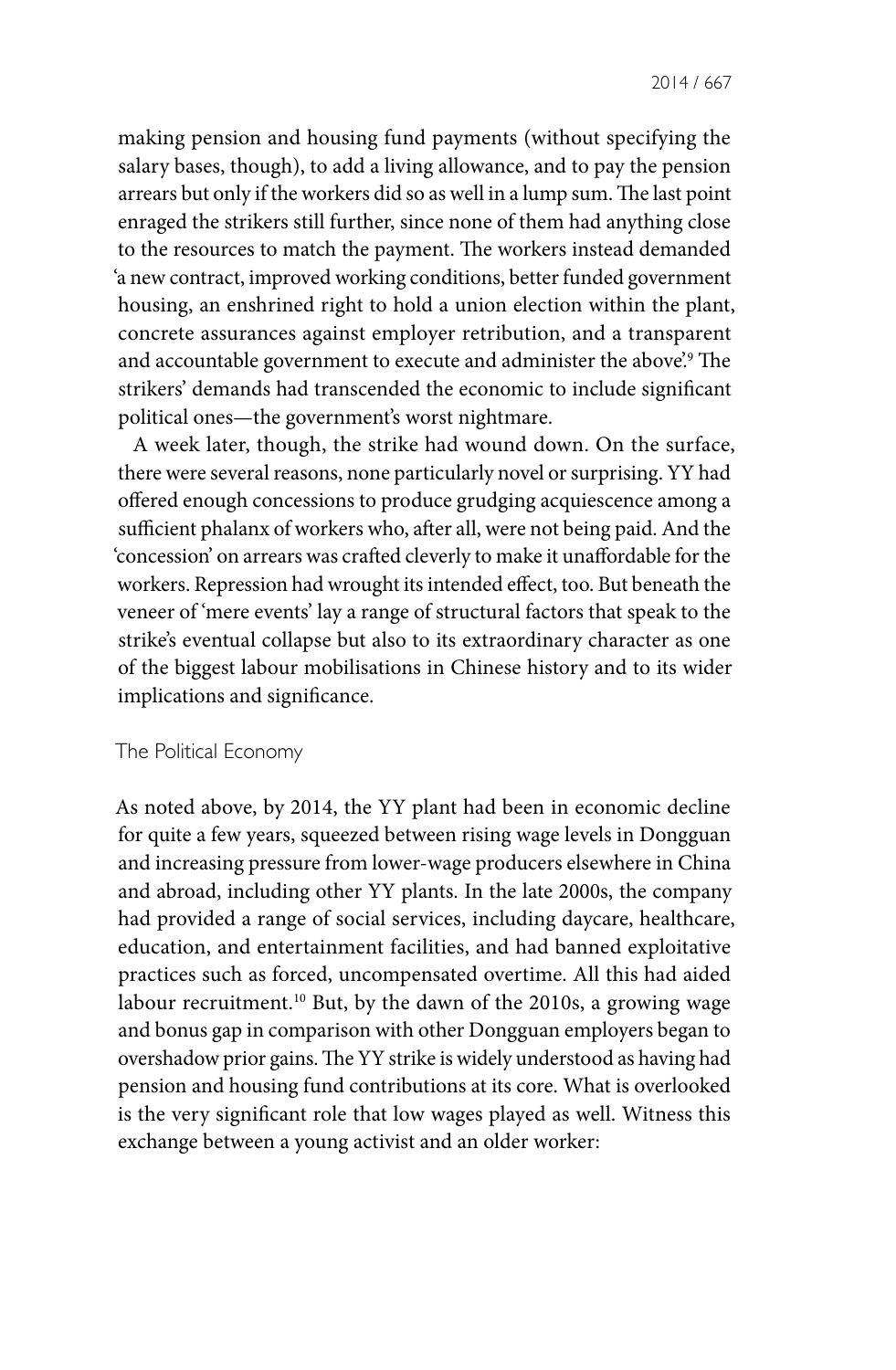Young activist: When I heard that you guys went on strike for social security, I was a little surprised because I don't care about that and nor do my friends. So I thought there must be something else going on.

Veteran: Hah, you're smart! That's right. Social security is just the main excuse for the strike. Breaking the law when it comes to social security is so prevalent that nobody will do anything about it. $11$ 

Moreover, the focus on pensions—which is understandable since it catalysed the walkout—may ultimately have undermined the workers' solidarity and their strike:

Young activist: Of course, I am also a worker. A pay raise of 30 percent is a demand that probably unites all the workers. It is a pity that few people mentioned that and just focussed on making up the social security in arrears or dissolving the labour relationship with a one-off [severance] payment.

Veteran: Yeah. Initially workers just wanted to vent their anger because we've been suppressed by the boss for too long, but then our grievances gradually evolved into some specific demands, bit by bit. Workers just wanted to take the employer down but they were very tough to deal with. Those Taiwanese bosses even said 'You mainland Chinese are just cheap,' so we all wanted to ruin the factory and get compensation payments before we left. The original goal was just to get a raise for the workers.12

Deeper structural forces were also at work. As the new century dawned, a major shift in the relationship between producers and the global brands that are their customers was under way. Whereas previously the brands exerted significant oligopsonistic power over the myriad small producers, now oligopolistic large industrial firms began to emerge as formidable competitors for the brands with which they contracted.

This created a web of contradictory forces. On the one hand, YY had the scale and resources to establish itself as something of a 'model employer', providing a range of social services, while dominating the local labour market to keep wages low. Moreover, the 2008 Labour Contract Law,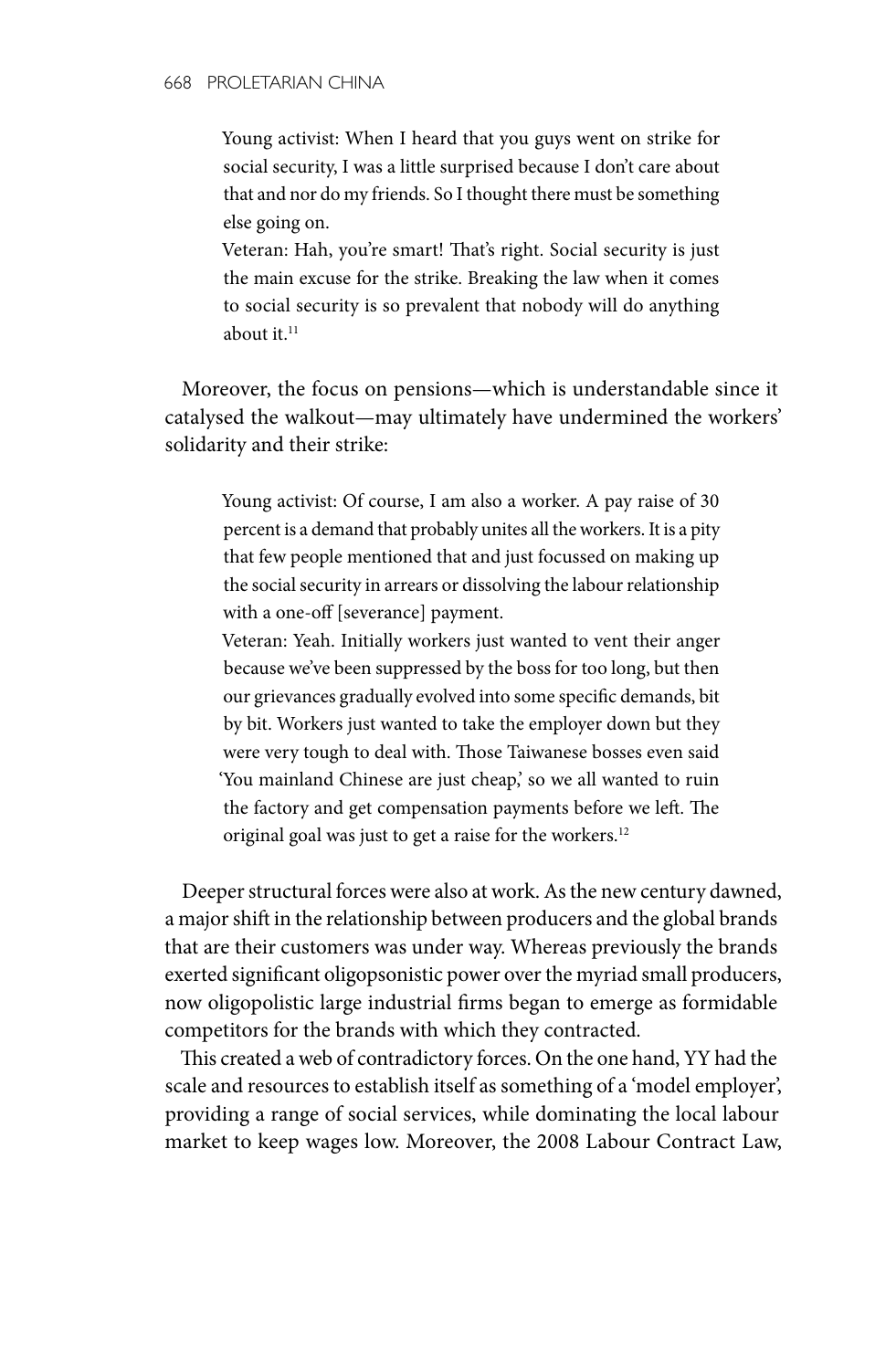which introduced mandatory pension schemes, increased pressure on workers to stay with the same employer (since pensions are not portable), which of course increased employers' power *vis-à-vis* workers. All this ratcheted up YY's leverage at the level of the political economy.

But, on the other hand, that same power made it more vulnerable to demands not just from workers but also from its corporate customers, both of whom saw its deep pockets. As Ashok Kumar has argued: 'Striking workers had an intuitive sense of YY's power in the global supply chain and the efficacy of a large and escalating strike.'13 Indeed, in reflecting on the outcome of the strike, one worker said as much: 'Yue Yuen won't last much longer in Dongguan. It has been discredited by the strike, and its customers will definitely reduce orders.'14 Having achieved its impressive market share by virtue of its logistical and technological sophistication, the company could ill afford to create interruptions in its supply chain or anger retail customers for its international clients, especially now the latter were facing growing codes of labour conduct. YY's size also made it dependent on investors, as we have seen. Finally, YY's dominance of footwear production made it something of a trendsetter in the industry, as its competitors were forced to copy its promised benefits to recruit workers.15

#### The Political Sociology

The strike evinced significant roles for one group of actors who have not commonly been involved in labour activism, and another whose participation has been commonly overlooked.

The former were middle-aged and older rural-born migrant workers who arrived in China's cities in the 1990s and stayed. Previously, of course, they had not been very numerous, as most of the original first wave of migrants were young people. However, by 2014, as one of them put it:

All Yue Yuen factories have a lot of senior workers. About 70 percent of the workers have been here for more than five years, and 10–15 percent of them have been here ten years … Many of them came to Yue Yuen at eighteen or nineteen-years-old, and now even their children work here.16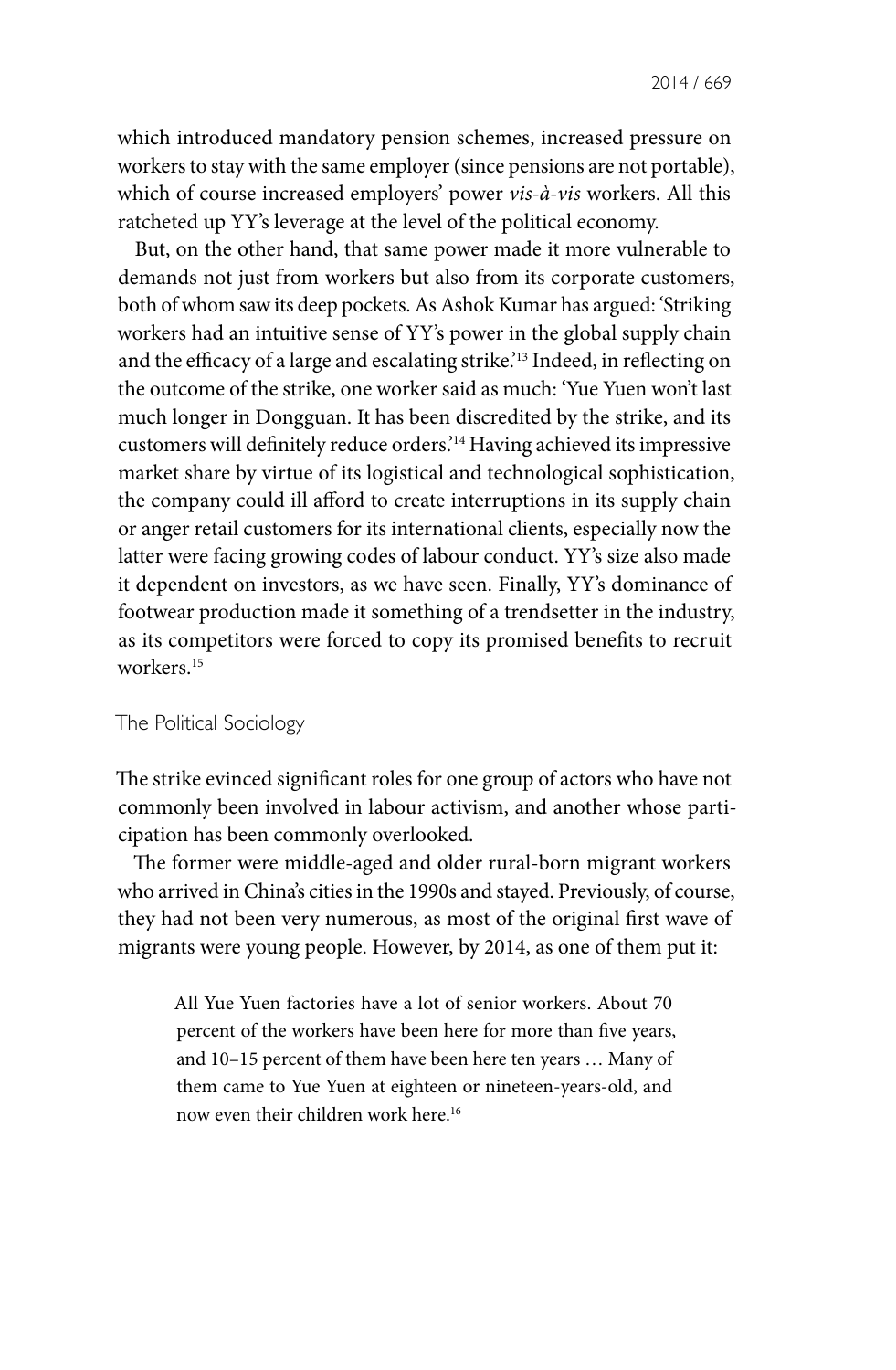#### 670 PROLETARIAN CHINA

This cohort was assumed to be less radical than younger workers, whether because of suppositions about their gender (70–75 percent of all YY workers were women), age, and/or their having become inured over many years to the realities of factory work and life. But not so:

Many women workers in their thirties and forties I know were very vigorous and determined in the strike, and I have great admiration for them. I know two women from the Old No. 3 Plant, both in their thirties … but they were both actively involved in the strike. Although they were not well educated, they stick to a simple belief that the company cannot bully workers, and that we are just claiming what is rightfully ours.<sup>17</sup>

One reason for their determination may have been that women have to retire at age fifty, ten years earlier than men, so they felt the pressure about their pensions more urgently. Moreover, there was a definite degree of solidarity among the older workers that extended between them and younger workers:

Veteran: Senior workers know and trust each other, so of course they are united. Many of them are related because most of the workers were introduced by fellow villagers or relatives working here.

Young activist: In this strike, I heard the 'auntie-workers' were often rebuked by the younger ones. What is the real situation? Veteran: Actually, the 'rebuke' by younger workers you mentioned is not based on objective reporting.<sup>18</sup>

The second group whose participation in strikes had been less frequently recognised were line supervisors:

Veteran: In Yue Yuen, it often happens that a Taiwan[ese] guy [higher up in management] wants to punish a section head, but the latter gets together with his fellow villager, also a section head, to mobilise workers for a strike.

Young activist: Is such mobilisation frequent?

Veteran: Yes, I've often heard about such stories.

Young activist: So this strike was directed by the section heads?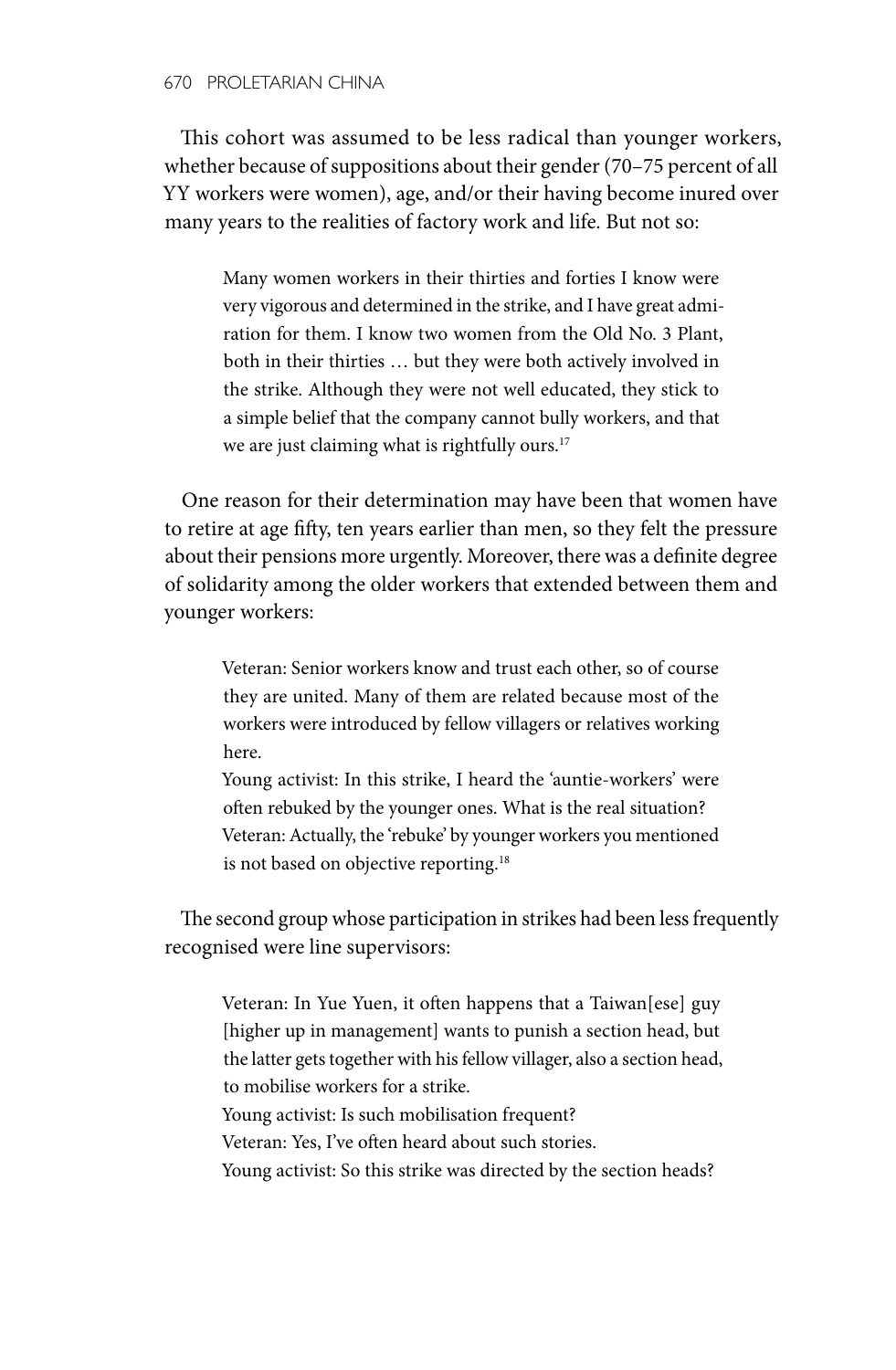Veteran: They didn't publicly direct the strike; they did it secretly because this is related to their vital interests.<sup>19</sup>

This account suggests that the cleavage between Taiwanese and mainlanders also helped create some solidarity between line managers and workers. But, because of their greater influence and shopfloor power, the line supervisors also had the capacity to bring the strike under control:

Veteran: Maybe this strike would have continued until May Day if the leaders hadn't urged the workers to get back to work. You've seen people saying in the QQ chat group that the leaders got money from the employer, so they were willing to get the workers back to work. But I don't have any evidence, so I am not sure.<sup>20</sup>

The role of line managers in catalysing labour protests in China is far from unique to YY.21 It also maps onto the important role of older workers and calls for further study.<sup>22</sup>

Finally, another set of actors, labour nongovernmental organisations (NGOs), did not prove particularly important to the mobilisation contrary to what some scholars and observers originally thought. It is true that several tried to become involved, and two of their leaders, Lin Dong and Zhang Zhiru, were even detained. But, on the whole, the YY strike was propelled by the workers themselves.

### The Politics

In terms of workers' own politics, three points are particularly notable. First, whether or not they knew it, the YY workers were taking advantage of, and benefited from, the political opportunity created by the government's anticorruption drive that was gaining momentum at the time.23 The strikers' chants often accused the government of corruption and complicity, and YY workers complained that 'the factory has been tricking us for ten years … the district government, labour bureau, social security bureau and the company were all tricking us together.<sup>24</sup>

Second, the workers achieved previously unheard-of levels of organisation:

Young activist: From the Internet I know there was a strike in 2011 as well. It seems there were many small-scale strikes in the past?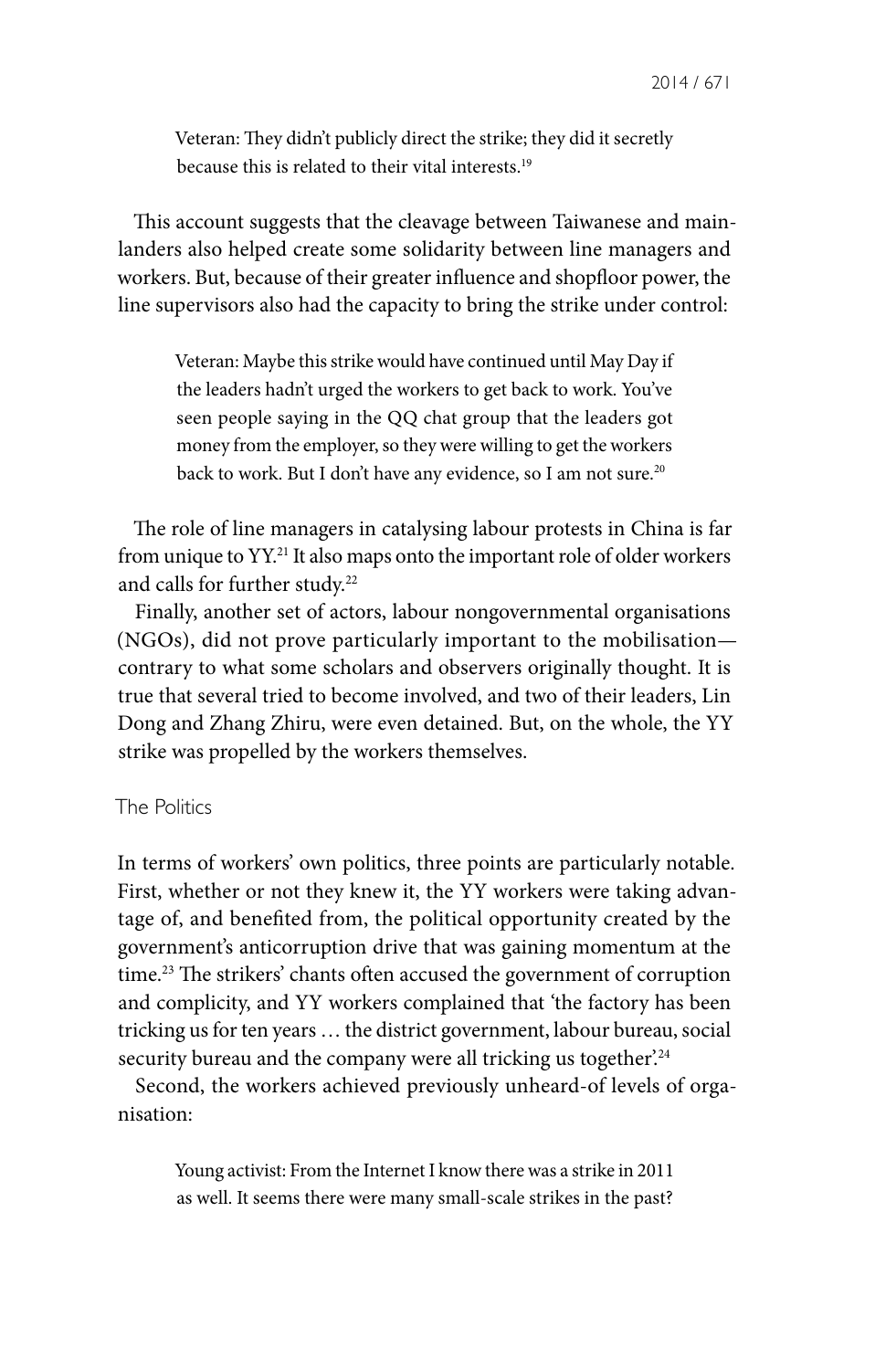Veteran: That was at the Yucheng Shoe Factory, part of Yue Yuen (Pou Chen Group). Small-scale strikes, countless! Those strikes were usually caused by some policies in a single plant, but there had never been a strike in which all the plants united as one. This is a milestone, escalating the strike from one plant to the whole factory. Moreover, those earlier strikes were all spontaneous, but this time workers carried banners and yelled out their demands. It was a big step forward.25

Third, the strike inspired similar stoppages in China and Vietnam over the next two years in other YY plants, those of its competitors, and even other sectors.26 It also helped those fellow strikers win some gains, as all those walkouts were settled quickly.

The state's politics reflected many of its customary features. First, the local government helped cause the problem in the first place by colluding with YY to enhance accumulation—a key state goal—by rigging the social insurance and housing fund systems.<sup>27</sup> Second, the government demonstrated its tried and true carrot-and-stick approach and deployed a wide range of mechanisms to end the strike. The official 'union' federation offered to mediate the dispute at first, which workers welcomed until the union and the police turned against them, the latter with beatings and by locking some workers inside or out of their plants. Of course, the state also created a news blackout. But local governments generally prefer peaceful resolutions—what Lee and Zhang term 'bargained authoritarianism'.28 So, ultimately, they forced YY to make concessions, and also increased enforcement of the laws on social insurance.<sup>29</sup>

Finally, though, the YY strike evinces all the features of state and market hegemony that continue to keep the Chinese working class subordinated and exploited. Politically, Chan and Hui put it well:

[The] bedrock of China's labour-intensive and export-led development model is the unorganised working class. For this reason, when workers start to better organise themselves and pursue their demands by means of collective action, the Chinese government seeks to find ways to address them and make concessions.<sup>30</sup>

The fact the workers tried to organise themselves through the state-run 'union' federation, which failed yet again, proves that Chinese labour relations are still trapped in a 'monistic' rather than even a 'state corporatist'